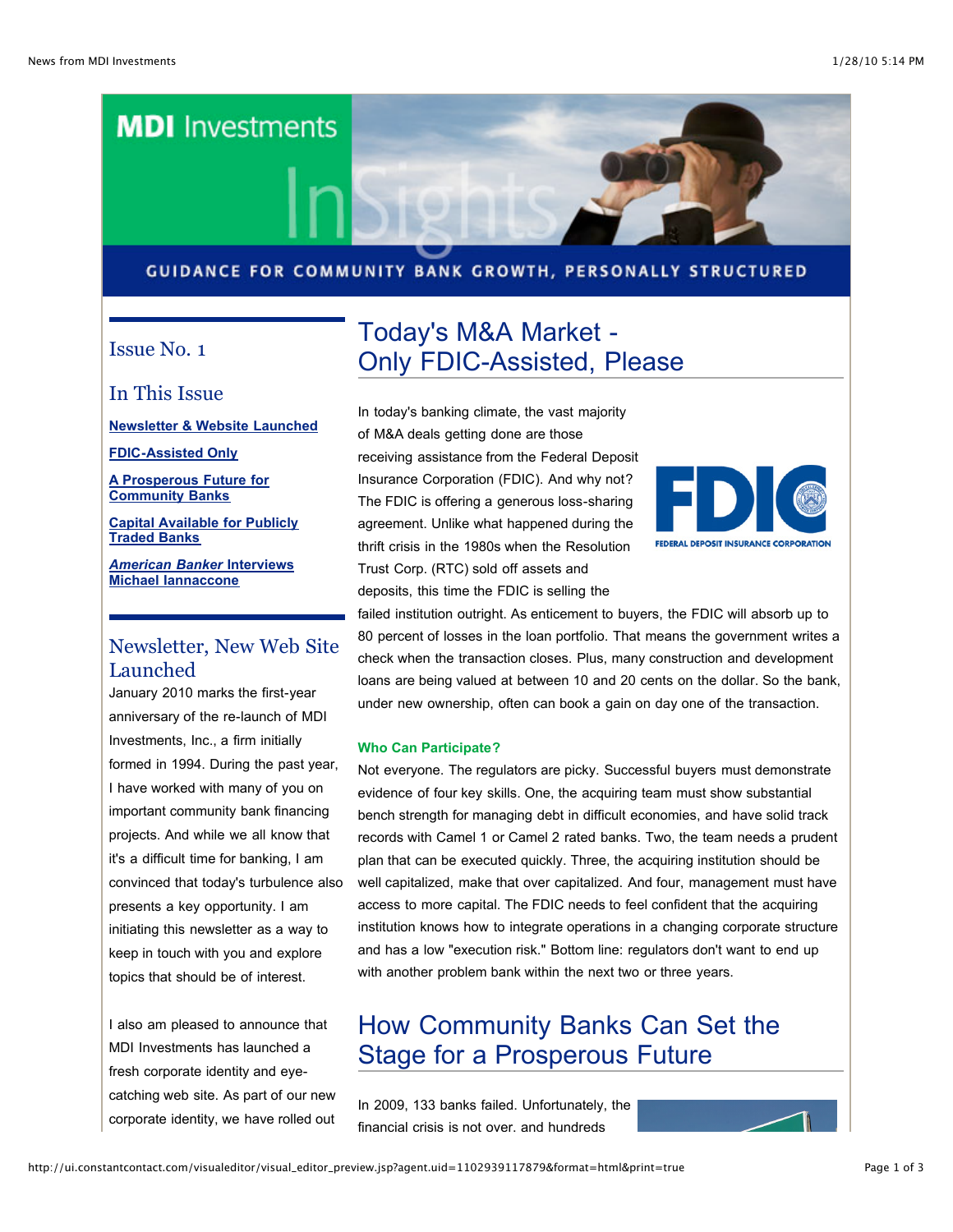a new logo and a tagline called, "Guidance for Community Bank Growth, Personally Structured." Our new branding reinforces our value proposition that we are committed to partnering with our clients as a trusted advisor, delivering tailored solutions for an exceptional value. As many of you already know, delivering advisory, corporate finance and capital initiatives for community banks is our passion and core competency. We are independent of any potential conflicts stemming from other banking or financing work.

Our company is small by design so each client can be serviced at levels that produce long-term client relationships and superior client satisfaction. We hope you'll visit [www.mdiinvestments.com](http://rs6.net/tn.jsp?t=xjwwegdab.0.0.kmxwcgdab.0&ts=S0446&p=http%3A%2F%2Fwww.mdiinvestments.com&id=preview) soon to learn more about us. We take a comprehensive and proactive approach to helping community banks build their business - in good times and in turbulent times.

Should you have any questions or comments, please feel free to contact me at any time.

Michael Iannaccone President and Managing Partner MDI Investments, Inc. [michael@mdiinvestments.com](mailto:michael@mdiinvestments.com)



financial crisis is not over, and hundreds



climate with a five percent net interest margin with fees, then I am not sure when they can. It's more attractive to lend now than when competition for loans was cutthroat and loan-to-value ratios were dramatically higher in 2005- 2007. If banks stick with high underwriting standards, they should be able to lend with greater confidence now than just a few years ago.

## Capital Available for Publicly Traded Banks via Private Placement Fund

I am pleased to introduce to you a company called Tangent Capital Partners, LLC, which was founded in 2004 by Jim



Peet and Bob Rice to provide strategic insight and financing solutions to select middle market companies.

Tangent Capital is exclusively offering, for a limited time, a private placement fund dedicated to invest in publicly traded banks meeting certain market capitalization requirements and daily trading volumes. The fund is a pooled investment limited liability company managed by STEP™ Advantage Management, LLC (the manager). The fund is not a registered investment company and is not open to the general public. Please contact me if you are interested in learning more about Tangent Capital and STEP. The information above is intended for informational purposes only and is not intended, nor should it be construed, as a recommendation, investment advice, an offer to sell or buy or a solicitation by Tangent Capital Partners, LLC, the fund, the manager or any of their employees.

MDI Investments, Inc. is affiliated with and clears securities through Tangent Capital Partners, LLC, a registered broker-dealer and member, FDIC and SIPC.



## *American Banker* Interviews Michael Iannaccone

Michael Iannaccone is frequently quoted in the *American Banker*. Here are quotes from two recent articles. To view the full articles, go to